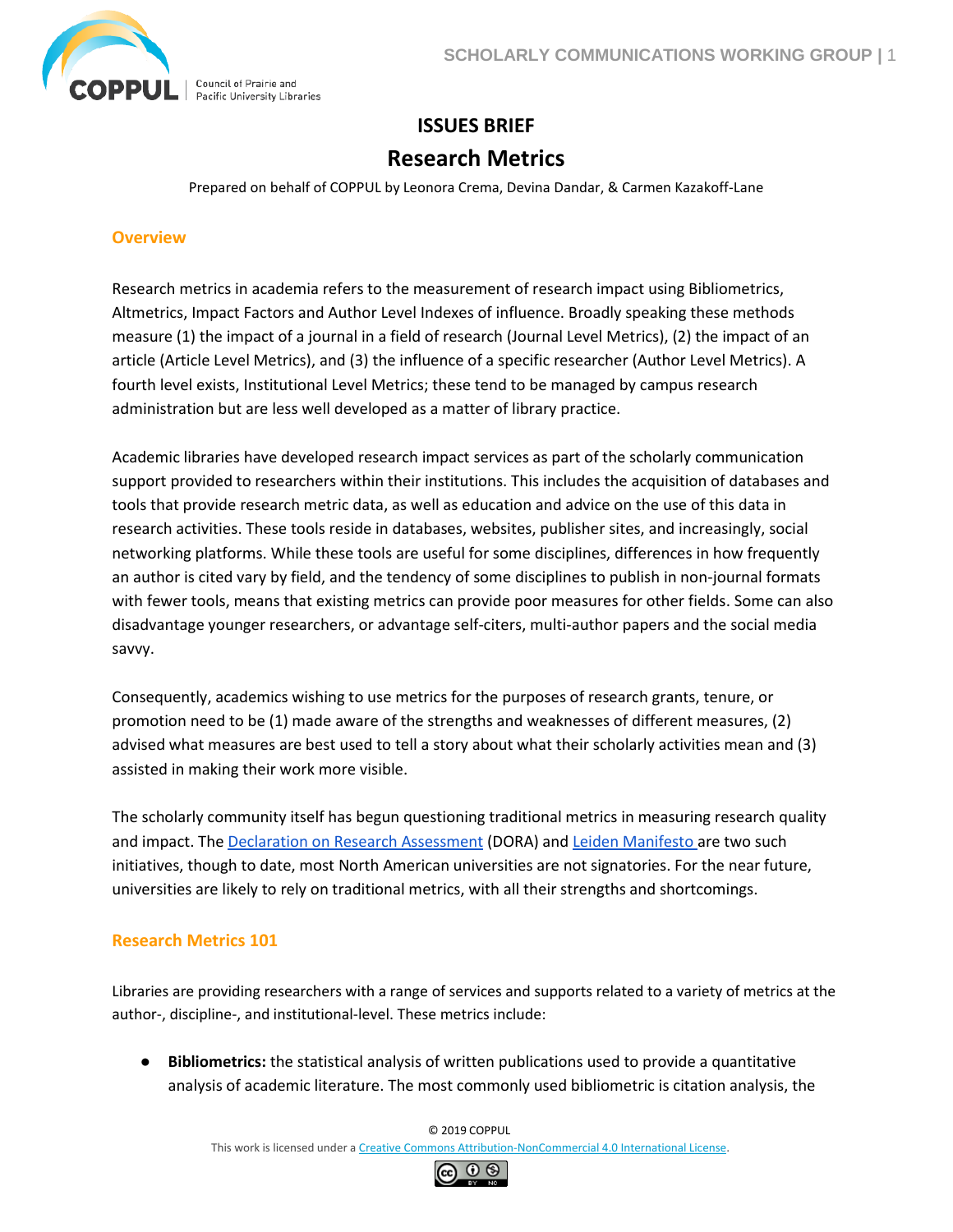

Council of Prairie and<br>Pacific University Libraries

data for which is often available via databases or Google Scholar. Library services pertinent to bibliometrics include providing access to citation indexes (e.g., [Web of Science;](https://clarivate.com/products/web-of-science/) [Scopus\)](https://www.scopus.com/) and educating faculty about them.

- **Journal Level Metrics:** a measure reflecting the yearly average number of citations to recent articles published in a journal. More sophisticated measures assess journal impact by enabling fair comparisons in fields (1) using more and less citations as measured by what is typical for a field of research or (2) using rankings based on longer or shorter periods of time. Common ones include Journal Impact Factor (JIF), Eigenfactor and Source Normalization Impact per Paper (SNIP). JIF is the most widely used, and is increasingly being challenged as a measure of research quality.
- **Article Level Metrics:** measure the impact of a specific article based upon citation analysis. Each article can be assessed for its Relative Citation Ratio (a field normalized metric that shows the influence of one or more articles in relation to the average paper in a discipline.)
- **Author Level Metrics**: the measurement of a scholar's impact by assessing the quality and quantity of publications. The most common is the H-Index but there are many variations of this measure including Egghe's g-index and Age-Weighted Citation Rate (AWCR).
- **Institutional Level Metrics:** measure the reputation of an institution of higher education as reflected in its (1) ranking and (2) influence. Metrics in this area range from rankings such as [Maclean's](https://www.macleans.ca/education/university-rankings/), to measuring the productivity and influence of research occurring at a given institution using tools such as [InCites,](https://clarivate.com/products/incites/) [SciVal,](https://www.scival.com/) [Essential Science Indicators,](https://clarivate.com/products/essential-science-indicators/) [Web of Science,](https://clarivate.com/products/web-of-science/) [Scopus](https://www.scopus.com/) and [Dimensions.](https://www.dimensions.ai/)
- **Altmetrics:** the measurement of a scholar's impact by measuring the dissemination of the research over social media sites. Common measures include views, downloads, shares, recommendations, blog posts, mentions and comments. Increasingly publishing platforms will have such tools embedded; for example, [Paperbuzz](https://paperbuzz.org/) was recently introduced as an Open Journal Systems plugin.
- **Researcher IDs:** registered IDs that enable computer algorithms to locate all research created by a specific author and thereby reduce confusion among authors with common last names. Common ones include [ORCID,](https://orcid.org/) [Researcher ID](https://www.researcherid.com/#rid-for-researchers) and Scopus Author ID.
- **Author Profiling Systems:** tools that enable researchers to easily create a profile by importing citations and metrics from databases and from their researcher ID. These profiles provide authors and viewers (including potential collaborators and funding agencies) with a wealth of information about a researcher's impact. Common ones include [Publons,](https://publons.com/in/researcher/) [Google Scholar](https://accounts.google.com/signin/v2/identifier?hl=en&continue=https%3A%2F%2Fscholar.google.com%2Fcitations&service=citations&flowName=GlifWebSignIn&flowEntry=ServiceLogin)  [Researcher Profile,](https://accounts.google.com/signin/v2/identifier?hl=en&continue=https%3A%2F%2Fscholar.google.com%2Fcitations&service=citations&flowName=GlifWebSignIn&flowEntry=ServiceLogin) [ResearchGate,](https://www.researchgate.net/) [Kudos,](https://www.growkudos.com/) and [ImpactStory.](https://profiles.impactstory.org/)

© 2019 COPPUL This work is licensed under a [Creative Commons Attribution-NonCommercial 4.0 International License.](http://creativecommons.org/licenses/by-nc/4.0/)

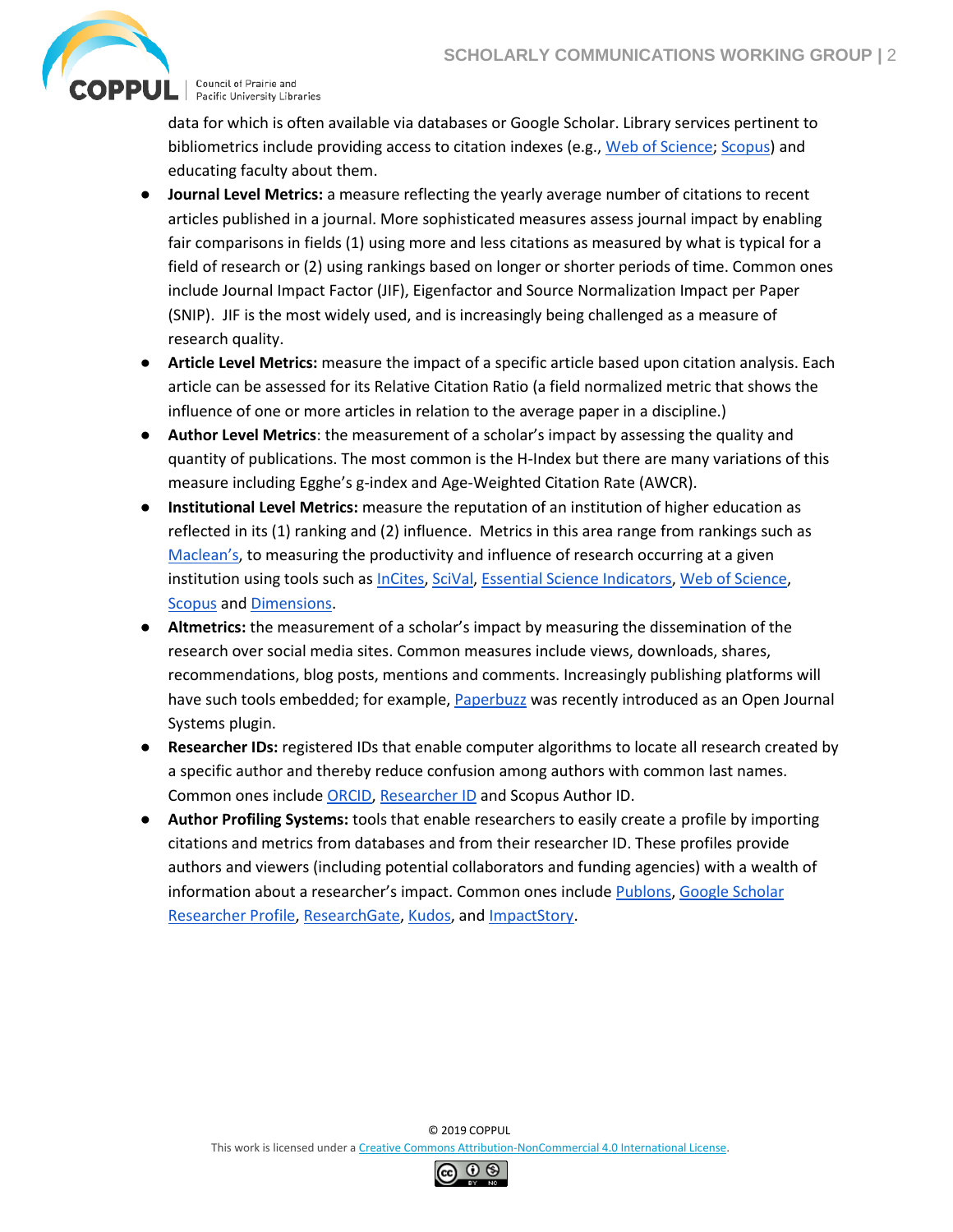

 $\mathbf{OPPUL}$   $\vert$  Council of Prairie and

## **How are Canadian Libraries Supporting Metrics?**

Libraries are currently providing an array of metrics services such as:

- Creating metrics guides that discuss Bibliometrics and Altmetrics, e.g., University of Waterloo's guides o[n Bibliometrics & Measuring Research Output](https://subjectguides.uwaterloo.ca/bibliometrics) & [Bibliometric Measures in Citation-](https://subjectguides.uwaterloo.ca/bibliometric_measures)[Tracking Databases.](https://subjectguides.uwaterloo.ca/bibliometric_measures)
- Instructing researchers in how to calculate their academic footprint, e.g., University of Waterloo's [Calculate Your Academic Footprint](https://subjectguides.uwaterloo.ca/calculate-academic-footprint) guide.
- Teaching researchers how to maximize the impact of their research and enhance their researcher identity, e.g., the University of Toronto's guide on Research Impact & Researcher [Identity.](https://guides.library.utoronto.ca/c.php?g=516222&p=4594543)
- Assisting in preparation of grant proposals or promotion and tenure submissions where impact measures are included, e.g., MacEwan University's [Research Metrics assistance.](https://library.macewan.ca/services/publishing-support/research-metrics)
- Tracking and benchmarking faculty/departmental/institutional research performance via institutional repositories or custom reports using bibliometrics and altmetrics, e.g., University of Calgary's most popular author and item statistics detailed on the [repository homepage.](https://prism.ucalgary.ca/)
- Promotin[g ORCID](https://orcid.org/) adoption and working on local integrations with HR or research management systems to improve data accuracy, e.g. ORCID integrations by th[e University of Prince Edward](https://islandscholar.ca/content/islandscholars-orcid-integration)  [Island](https://islandscholar.ca/content/islandscholars-orcid-integration) and [Queen's University](https://www.queensu.ca/its/interfolio-faculty180).

In a number of cases the library supports a staff position dedicated to these services collaborating with the Research Services Office. Librarians dedicated to research impact are more common in the UK-Europe and are often also tasked with tracking open access compliance.

### **Recommendations & Considerations**

- Ensure awareness of these issues and development of expertise to strengthen the library's role in metrics and altmetrics on campus. Specific areas for engagement could include assisting departments with benchmarking against peers, grant preparation, and supporting faculty in promotion and tenure submissions.
- Where possible, libraries should acquire databases with metrics. Content is increasingly being coupled with analytics tools relevant to faculty and research administrators. Libraries have an opportunity to partner in adopting and co-funding these.
- Forge closer relationships with research and grant administrators, particularly when selecting metrics systems for campus use. Communications departments are also potential collaborators given their expertise with social media.
- Engage faculty and administration regarding mindful analysis, assessment, and use of metrics and altmetrics. This includes critical awareness of the corporate interests underlying many metrics platforms used in the academy, and ways that metrics can vary across disciplines, research topics, and when something has been published.

© 2019 COPPUL